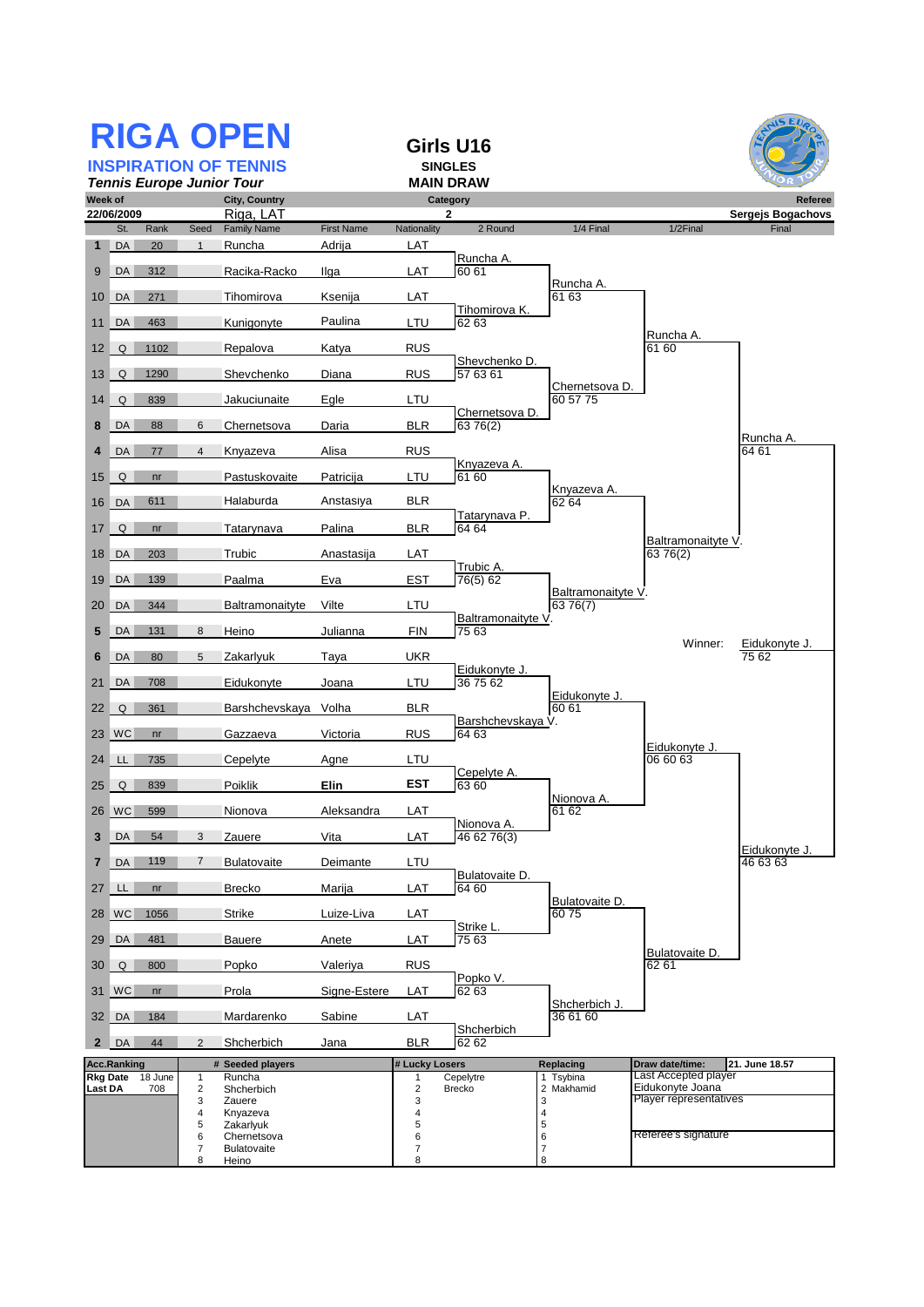| <b>RIGA OPEN</b><br><b>Boys U16</b><br><b>SINGLES</b><br><b>INSPIRATION OF TENNIS</b><br><b>Tennis Europe Junior Tour</b><br><b>MAIN DRAW</b> |                             |                |                            |                              |                   |                          |                                |                                          |                                       | $\overline{MS}$ EU          |
|-----------------------------------------------------------------------------------------------------------------------------------------------|-----------------------------|----------------|----------------------------|------------------------------|-------------------|--------------------------|--------------------------------|------------------------------------------|---------------------------------------|-----------------------------|
| Week of<br>City, Country                                                                                                                      |                             |                |                            |                              |                   |                          | Category                       |                                          |                                       | Referee                     |
|                                                                                                                                               | 22/06/2009                  |                |                            | Riga, LAT                    |                   |                          | 2                              |                                          |                                       | Sergejs Bogachovs           |
|                                                                                                                                               | St.<br>DA                   | Rank<br>40     | Seed<br>$\mathbf{1}$       | <b>Family Name</b>           | <b>First Name</b> | Nationality              | 2 Round                        | 1/4 Final                                | 1/2Final                              | Final                       |
| $\mathbf{1}$<br>9                                                                                                                             | Q                           | nr             |                            | Mugevicius<br>Kolomicevs     | Lukas<br>Agris    | LTU<br>LAT               | Mugevicius L<br>60 62          |                                          |                                       |                             |
| 10                                                                                                                                            | DA                          | 200            |                            | Heimonen                     | Aaro              | FIN                      |                                | Mugevicius L.<br>62 63                   |                                       |                             |
| 11                                                                                                                                            | $\mathsf{W}\mathsf{C}$      | 689            |                            | Lapins                       | Kristaps          | LAT                      | Heimonen A.<br>76(4) 63        |                                          |                                       |                             |
| 12                                                                                                                                            | $\overline{\phantom{a}}$ DA | 326            |                            | Aliyev                       | Vugar             | <b>AZE</b>               |                                |                                          | Mugevicius L.<br>75 61                |                             |
| 13                                                                                                                                            | DA                          | 298            |                            | Mushayev                     | David             | <b>ISR</b>               | Aliyev <sub>V</sub> .<br>62 60 |                                          |                                       |                             |
|                                                                                                                                               | 14 DA                       | 417            |                            | Bohan                        | Aleksei           | <b>EST</b>               |                                | Zubov I.<br>76 57 62                     |                                       |                             |
| 8                                                                                                                                             | DA                          | 141            | 8                          | Zubov                        | Igor              | <b>RUS</b>               | Zubov I<br>63 ret.             |                                          |                                       |                             |
| 4                                                                                                                                             | DA                          | 57             | 3                          | Tarasewich                   | Pawel             | <b>POL</b>               |                                |                                          |                                       | Mugevicius L<br>36 62 63    |
|                                                                                                                                               |                             |                |                            |                              |                   |                          | Tarasewich P.                  |                                          |                                       |                             |
| 15                                                                                                                                            | Q                           | 681            |                            | Kallio                       | <b>Matias</b>     | <b>FIN</b>               | 60 60                          | Gotovskis J.                             |                                       |                             |
| 16                                                                                                                                            | Q                           | 968            |                            | Ellefsen                     | <b>Nils</b>       | <b>NOR</b>               | Gotovskis J                    | 6275                                     |                                       |                             |
| 17                                                                                                                                            | DA                          | 286            |                            | Gotovskis                    | Julius            | LTU                      | 06 62 62                       |                                          | Barra J                               |                             |
| 18                                                                                                                                            | $\overline{\phantom{a}}$ DA | 480            |                            | Kerner                       | Markus            | <b>EST</b>               |                                |                                          | 57 64 64                              |                             |
| 19                                                                                                                                            | Q                           | 766            |                            | Sadrins                      | Arturs            | LAT                      | Kerner<br>61 61                |                                          |                                       |                             |
| 20                                                                                                                                            | DA                          | 468            |                            | Fomkins                      | Ilja              | LAT                      |                                | Barra J.<br>63 57 63                     |                                       |                             |
| 5                                                                                                                                             | DA                          | 89             | 5                          | Barra                        | Joao              | <b>POR</b>               | Barra J.<br>63 57 76(3)        |                                          |                                       |                             |
| 6                                                                                                                                             | DA                          | 104            | 6                          | Grzesinski                   | Marcin            | POL                      |                                |                                          | Winner:                               | Mugevicius L<br>26 76(6) 62 |
| 21                                                                                                                                            | DA                          | 264            |                            | Macinskas                    | Eligijus          | LTU                      | Grzesinski M.<br>63 64         |                                          |                                       |                             |
| 22                                                                                                                                            | DA                          | 197            |                            | Dorozhkin                    | Sergey            | <b>RUS</b>               |                                | Grzesinski M.<br>6363                    |                                       |                             |
| 23                                                                                                                                            | $\mathsf{W}\mathsf{C}$      | 183            |                            | Virabjans                    | David             | LAT                      | Dorozhkin S.<br>6261           |                                          |                                       |                             |
| 24                                                                                                                                            | Q                           | 1105           |                            | <b>Stepins</b>               | Janis             | LAT                      |                                |                                          | Grzesinski M.<br>46 76(1) 61          |                             |
| 25                                                                                                                                            | Q                           | 766            |                            | <b>Bock</b>                  | Andreas           | <b>NOR</b>               | Bock A.<br>63 63               |                                          |                                       |                             |
|                                                                                                                                               |                             | 26 DA 164      |                            | Lindstrom                    | Rasmus            | <b>FIN</b>               |                                | Tartarini G.<br>64 61                    |                                       |                             |
| 3                                                                                                                                             | DA                          | 87             | $\overline{4}$             | Tartarini                    | Giacomo           | <b>ITA</b>               | Tartarini G.<br>62 67(3) 63    |                                          |                                       |                             |
| 7                                                                                                                                             | DA                          | 129            | $\overline{7}$             | Annus                        | Taavi             | <b>EST</b>               |                                |                                          |                                       | Grzesinski M.<br>63 36 63   |
| 27                                                                                                                                            | $\overline{\mathsf{W}}$     | 670            |                            | Gaismins                     | Uldis             | LAT                      | Annus T.<br>62 62              |                                          |                                       |                             |
| 28                                                                                                                                            | Q                           | nr             |                            | Adomavicius                  | Laurynas          | LTU                      |                                | Antropikas L.<br>61 63                   |                                       |                             |
| 29                                                                                                                                            | DA                          | 401            |                            | Antropikas                   | Laurynas          | LTU                      | Antropikas L<br>76(5) 16 61    |                                          |                                       |                             |
| 30                                                                                                                                            | DA                          | 357            |                            | Orlovskiy                    | Philipp           | <b>RUS</b>               |                                |                                          | Antropikas L<br>63 57 64              |                             |
| 31                                                                                                                                            | Q                           | 485            |                            | Tverijonas                   | Julius            | LTU                      | Orlovskiy P.<br>63 46 63       |                                          |                                       |                             |
|                                                                                                                                               | 32 WC                       | nr             |                            | Ferrauti                     | Fabio             | GER                      |                                | Ivashka I.<br>6275                       |                                       |                             |
| $\mathbf{2}$                                                                                                                                  | DA                          | 51             | 2                          | Ivashka                      | Ilya              | <b>BLR</b>               | Ivashka<br>62 61               |                                          |                                       |                             |
|                                                                                                                                               | <b>Acc.Ranking</b>          |                |                            | # Seeded players             |                   | # Lucky Losers           |                                | <b>Replacing</b>                         | Draw date/time:                       | 21 June 19.25               |
| Last DA                                                                                                                                       | <b>Rkg Date</b>             | 18 June<br>480 | $\mathbf{1}$<br>$\sqrt{2}$ | <b>Mugevicius</b><br>Ivashka |                   | 1<br>$\mathbf 2$         |                                |                                          | Last Accepted player<br>Kerner Markus |                             |
|                                                                                                                                               |                             |                | 3<br>4                     | Tarasewich<br>Tartarini      |                   | 3<br>4                   |                                | $\frac{2}{3}$<br>$\overline{\mathbf{4}}$ | Player representatives                |                             |
|                                                                                                                                               |                             |                | 5<br>6                     | Barra<br>Grzesinski          |                   | 5<br>6                   |                                | 5<br>6                                   | Referee's signature                   |                             |
|                                                                                                                                               |                             |                | $\overline{7}$             | Annus                        |                   | $\overline{\mathcal{I}}$ |                                | $\overline{7}$                           |                                       |                             |
|                                                                                                                                               |                             |                | 8                          | Zubov                        |                   | 8                        |                                | 8                                        |                                       |                             |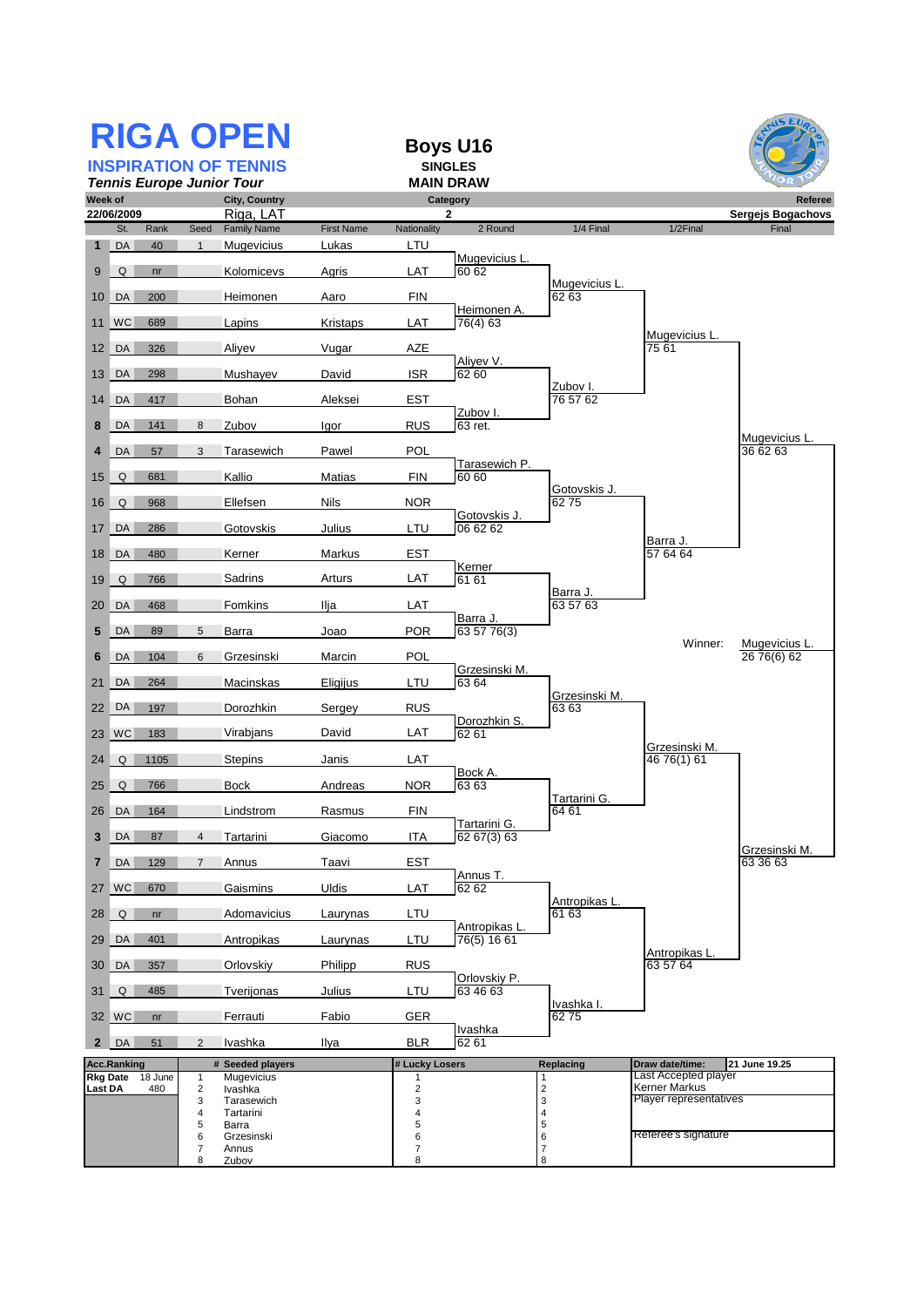